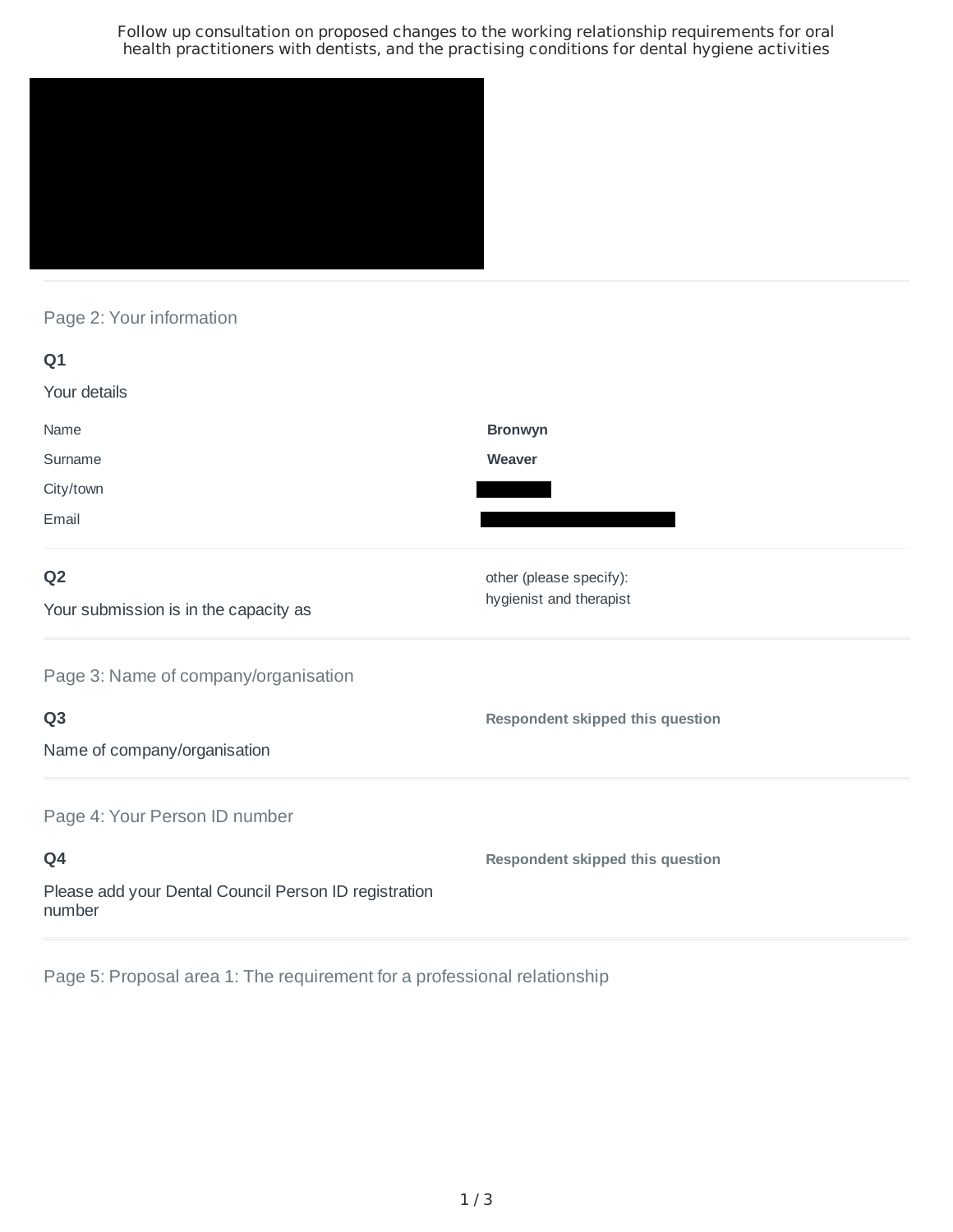Follow up consultation on proposed changes to the working relationship requirements for oral health practitioners with dentists, and the practising conditions for dental hygiene activities

## **Q5**

**Agree**

Do you agree/disagree with the proposal to remove the mandated requirement for a professional relationship (dental therapy), working relationship (dental hygiene, orthodontic auxiliary practice), and a consultative professional relationship (oral health therapy) from the respective scopes of practice. Please detail why.

## **Q6**

Please provide comments to support your response.

These written relationship documents are not required between dentists and specialistss o why between hygienists/therapists/oral health therapists and dentists? It is expected that they will maintain good working relationships for the benefit of providing the absolute best care to their patients. Whilst I love working with my team of 3 dentists, my view is that this "paternal" written relationship is outdated and devalues some team members without actually improving working relationships and team work. One purpose that it does serve however, it to make if diffcult for dental hygienists, therapists and oral health therapists to own their own practices and provide care directly to their communities within their scope of practice, skills and training. Hopefully this is not the goal.

#### Page 6: Proposal area 1: The requirement for a professional relationship

## **Q7**

**Agree**

Do you agree/disagree to remove references to working/professional/consultative professional relationships from the dental therapy, dental hygiene, orthodontic auxiliary practice, oral health therapy, dental technology and clinical dental technology scopes of practice? (as detailed in Appendices  $A - F$ ). Please detail why.

## **Q8**

**Respondent skipped this question**

Please provide comments to support your response.

Page 8: Proposal area 2: Practising conditions for dental hygiene activities

#### **Q9**

**Agree**

Do you agree/disagree with the removal of the requirement for direct clinical supervision for administration of local anaesthetic and prescription preventive agents? Please detail why.